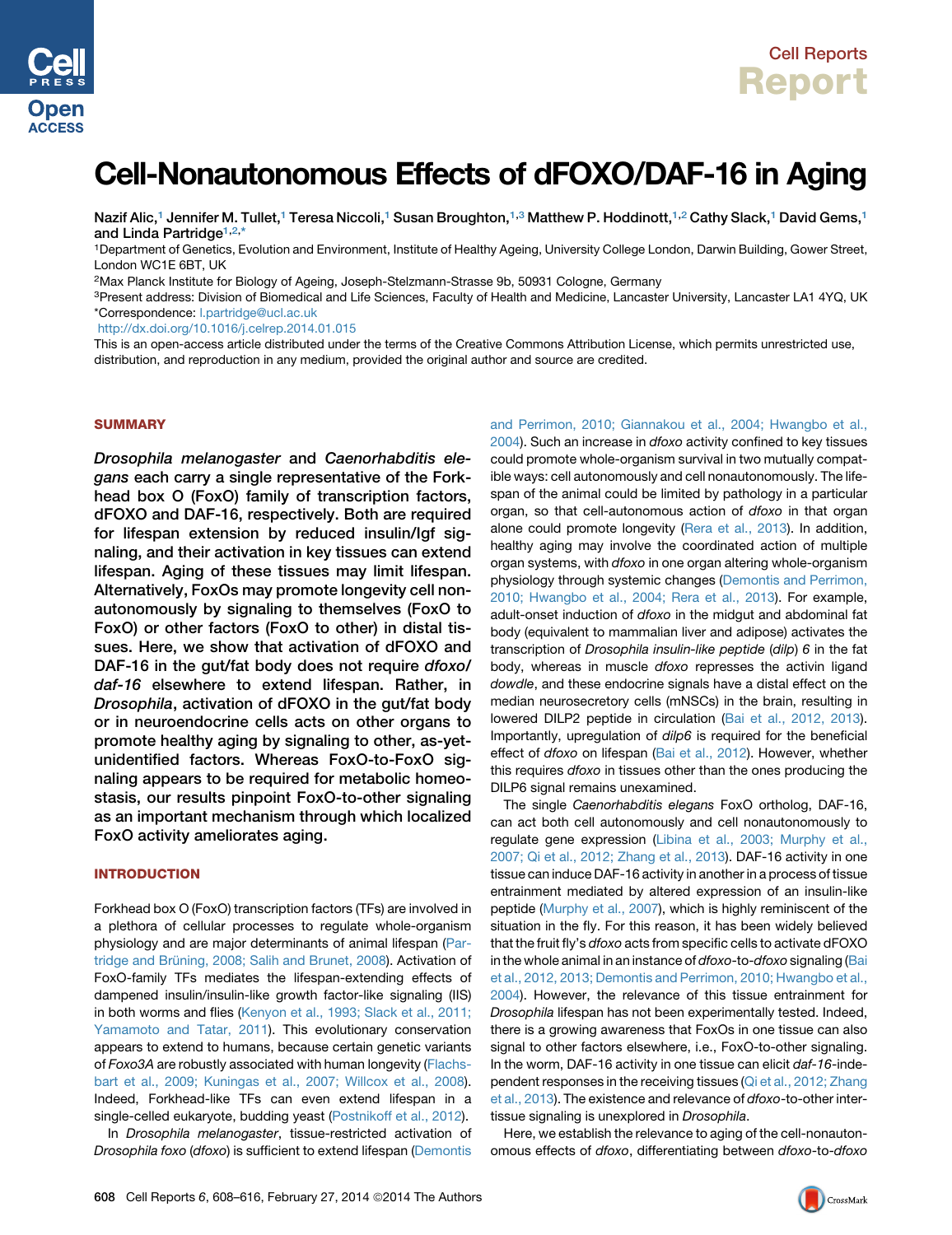and *dfoxo*-to-other signaling in adult *Drosophila*. We find that *dfoxo*-to-*dfoxo* signaling does not affect aging and confirm that the same is true of the worm *daf-16*. On the other hand, *dfoxo* in the gut and fat body can promote health of the neuromuscular system, possibly via transcriptional regulation of a secreted neuropeptide-like molecule, and *dfoxo* in mNSCs can extend lifespan. Both effects are independent of *dfoxo*'s presence in other tissues, demonstrating the relevance of *dfoxo*-to-other signaling in *Drosophila* aging. At the same time, *dfoxo*-to-*dfoxo* signaling is required for the metabolic effects of localized *dfoxo* induction, showing that distinct physiological effects of tissue-restricted *dfoxo* activation are mediated by different signaling routes.

## RESULTS

# dfoxo-to-dfoxo Signaling in Drosophila Is Dispensable for Extension of Lifespan by Gut/Fat Body or mNSC dfoxo

To examine whether activation of dFOXO in other tissues contributes to the lifespan-extending effects of induction of *dfoxo* in the adult gut and fat body, we generated strains where the tissue-restricted induction of *dfoxo* could be triggered by the RU486 inducer in either an otherwise wild-type or a *dfoxo*-null background (S<sub>1</sub>106>dfoxo or *dfoxo* $\Delta/\Delta$  S<sub>1</sub>106>dfoxo). We used females, where the effects of *dfoxo* activation on aging are clearly observed [\(Giannakou et al., 2004\)](#page-8-0). Because the lifespan effects of ectopic *dfoxo* expression can be conditional on the nutritional status of the animal ([Bai et al., 2012; Min et al.,](#page-8-0) [2008\)](#page-8-0), we used a food with the optimal amount of dietary yeast (10% weight/volume) for lifespan under our laboratory conditions ([Bass et al., 2007](#page-8-0)) and where expression of *dfoxo* targeted to adult gut and fat body robustly extends lifespan [\(Giannakou](#page-8-0) [et al., 2008](#page-8-0)). Importantly, on this food, lifespan is maximized so that the effects of *dfoxo* can be studied as additional to the beneficial effects of the diet.

We found no detectable expression of dFOXO protein or of *dfoxo* transcript in the *dfoxo* $\Delta/\Delta$  *S<sub>1</sub>106>dfoxo* females in the absence of the inducer ([Figures 1](#page-2-0)A and 1B). Feeding RU486 for 5 days resulted in equivalent increases in *dfoxo* transcript in *S<sub>1</sub>106>dfoxo* and *dfoxo* $\Delta/\Delta$  *S<sub>1</sub>106>dfoxo* females [\(Figure 1B](#page-2-0); see [Table 1](#page-4-0) for detailed statistical analysis). The S<sub>1</sub>106 driver has been thoroughly characterized and, in the female fly, only drives expression in the gut and fat body [\(Poirier et al., 2008\)](#page-8-0). To ensure the flies are experiencing the same nutritional conditions, we examined their feeding behavior with the proboscisextension assay [\(Wong et al., 2009](#page-8-0)) and found no significant differences ([Figure S1A](#page-7-0)).

We examined the effect on lifespan resulting from the presence of the inducer in the  $S_1$ 106>dfoxo and *dfoxo* $\Delta/\Delta$ *S1106>dfoxo* lines in two sequential, independent, experimental trials ([Figure 1C](#page-2-0)), recording deaths of over 1,000 flies in total. The presence of RU486 from day 2 of adulthood extended the median lifespan of S<sub>1</sub>106>dfoxo females on average by 6% (log-rank test  $p < 0.05$  for each trial; [Figure 1](#page-2-0)C). The magnitude of the effect was less than previously reported [\(Giannakou](#page-8-0) [et al., 2004\)](#page-8-0) but is consistent with more recent work in our laboratory [\(Giannakou et al., 2008](#page-8-0)) and with six other independent trials performed in the course of the last 4 years (2008–2012, average median extension 5%; [Figure S1](#page-7-0)B). The lifespan of *dfoxo*-null flies was also extended by a similar percentage (average 10%, log-rank test  $p < 0.05$  for each trial; [Figure 1C](#page-2-0)). Thus, the presence of *dfoxo* in the rest of the body is not required for the lifespan-extending effects of its induction in the gut/fat body.

Flies lacking *dfoxo* have short lifespans [\(Figure 1C](#page-2-0)), possibly due to developmental effects of the mutation ([Slack et al.,](#page-8-0) [2011\)](#page-8-0), complicating the direct comparison between effects of RU486 in the two lines. Cox proportional hazards (CPH) is a survival analysis that allows for the significance of several covariates and their interactions to be examined. To establish whether there was any statistically significant difference in the response of *dfoxo*-null and wild-type flies to RU486, we combined the two experimental trials and analyzed the survival data using a mixed-effects Cox proportional hazards (MECPH) model [\(Table 1\)](#page-4-0). Both RU486 (30% reduction in risk of death,  $p = 2 \times$  $10^{-4}$ ) and the presence of genomic *dfoxo* (p <  $10^{-15}$ ) had a significant effect on lifespan, but their interaction did not ( $p = 0.95$ ). The absence of a significant interaction confirms that the effect of RU486 did not differ between the lines and hence that the presence of *dfoxo* elsewhere in the body does not affect the extension of lifespan by induction of *dfoxo* in the gut and fat body. Thus, tissue entrainment through *dfoxo*-to-*dfoxo* signaling is not required for longevity.

This result indicated that either *dfoxo* acts cell autonomously to extend lifespan or that *dfoxo* in one tissue activates *dfoxo*-independent longevity-assurance mechanisms in other tissues. The latter would occur through dFOXO-to-other signaling, as has been observed for DAF-16 [\(Qi et al., 2012; Zhang et al.,](#page-8-0) [2013\)](#page-8-0). To further test for *dfoxo*-to-other signaling, we manipulated the levels of *dfoxo* in cells whose prominent function is in adult endocrine signaling. mNSCs in the adult brain play an important role in aging by producing DILP2, DILP3, and DILP5 [\(Broughton et al., 2005](#page-8-0)) and possibly other endocrine signals. Expressing *dfoxo* specifically in the mNSC, using a *dilp2-GAL4* driver, extended the lifespan of female flies in both wild-type and *dfoxo* nulls (p < 0.01 to either control in both backgrounds; [Figure 1](#page-2-0)D; [Table 1\)](#page-4-0). CPH analysis found significant effects of the genomic  $df(x)$  ( $p < 10^{-15}$ ) and its induction in *dilp2GAL4>dfoxo* flies (50% reduction in risk of death,  $p = 2.2 \times 10^{-5}$ ) on lifespan but no evidence for a significant interaction between them ( $p = 0.33$ ; [Table 1](#page-4-0)). This confirmed that the effect on lifespan is independent of *dfoxo* in tissues other than the mNSCs.

This longevity phenotype must represent a gain of function in the mNSC, because the ablation of mNSCs, representing a loss of function in these cells, requires *dfoxo* to extend lifespan [\(Slack](#page-8-0) [et al., 2011](#page-8-0)). Indeed, we observed no significant changes in the mRNA levels of *dilp2*, *dilp3*, and *dilp5* upon induction of *dfoxo* in mNSCs ([Figures S1](#page-7-0)C and S1D). Furthermore, we found no changes in the mRNA levels of any *dilp*s detectable in whole adults (*dilp2* through to *dilp7*), including *dilp6* ([Figure S1D](#page-7-0)), or their binding partner and regulator, *Imp-L2* [\(Alic et al., 2011b](#page-8-0)) [\(Figure S1](#page-7-0)E), upon activation of *dfoxo* in the mNSCs, confirming that *dilp2GAL4 > dfoxo* flies are not experiencing any alterations in systemic IIS activity. Because the principal role of these cells is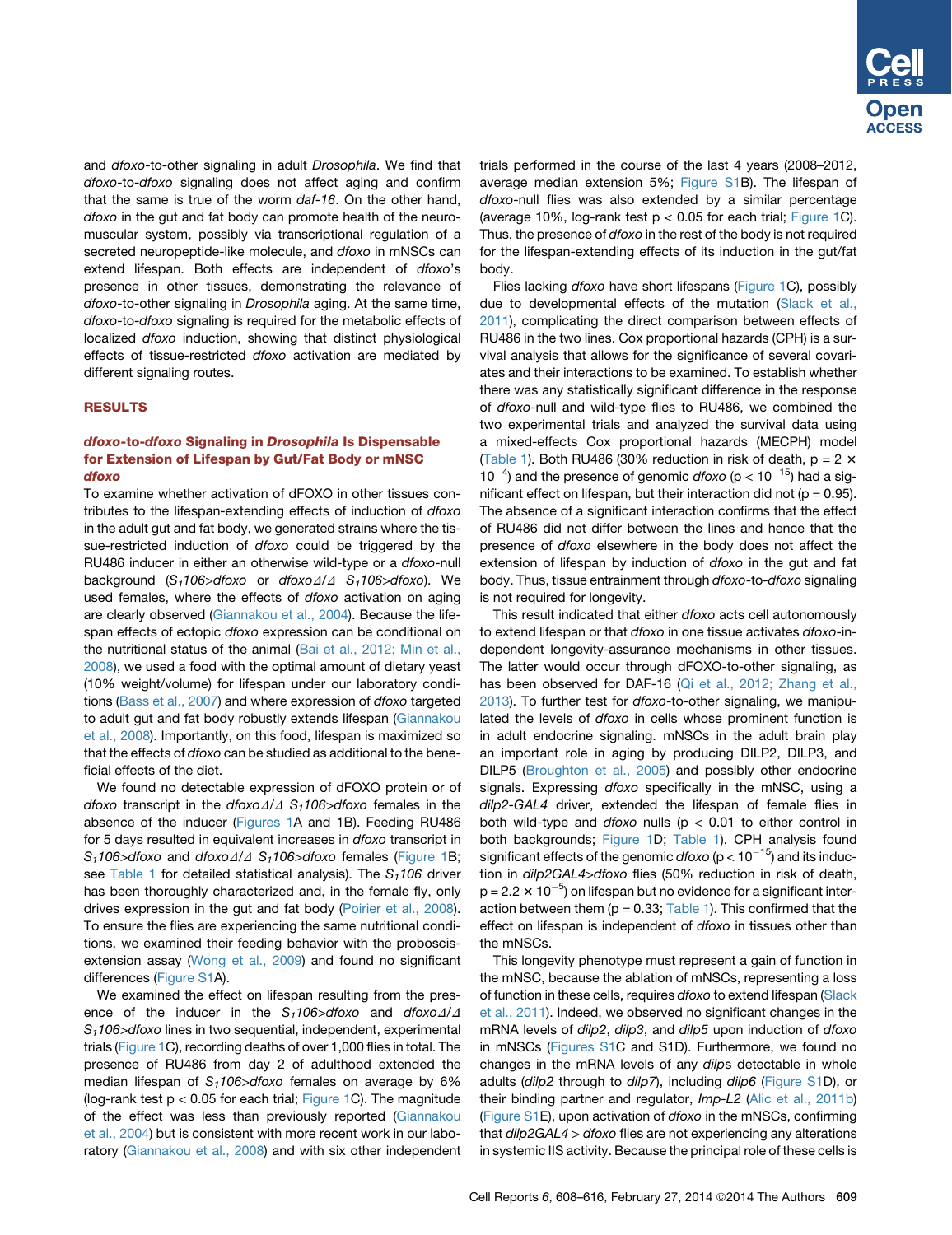<span id="page-2-0"></span>



Figure 1. dfoxo-to-dfoxo Signaling Is Not Required for the Antiaging Effects of Increased dFOXO Activity in the Gut/Fat Body or mNSC (A) Western blots of dFOXO and the tubulin loading control on whole-fly protein extracts from  $S_1106>d$ foxo or *dfoxo*  $\Delta/\Delta S_1106>d$ foxo female flies in the absence of the inducer.

(B) *dfoxo* transcript levels (relative to Act and with *S<sub>1</sub>106>dfoxo* -RU486 set to 1) in *S<sub>1</sub>106>dfoxo* or *dfoxo* ∆/ ∆ S<sub>1</sub>106>dfoxo female flies fed or not RU486. (C) Survival of S<sub>1</sub>106>dfoxo or dfoxo∆/∆ S<sub>1</sub>106>dfoxo female flies in presence or absence of RU486 determined in two experimental trials (top and bottom panel).

(D) Survival of *dilp2GAL4>dfoxo* female flies, or the two genetic controls (*dilp2-GAL4* or *UAS-dfoxo* alone), in wild-type (WT) or *dfoxo*D/D backgrounds.

(E) The proportion of high climbers (top panel) or combined medium and high climbers (bottom panel) in three cohorts (combined) of  $S_1106$  of  $S_2000$ *S1106>dfoxo* female flies in the presence or absence of RU486.

Note the same color code is used in (B), (C), and (E) and is given in (C). See [Table 1](#page-4-0) for statistical analysis of data in (B)–(E). Where used, box plots indicate median, first and third quartile, data range, and outliers.See also [Figure S1.](#page-7-0)

in endocrine signaling, the physiological effects of *dfoxo* activation in the mNSCs are most likely to be mediated by *dfoxo*-toother signaling.

# Gut/Fat Body dfoxo Acts at a Distance Independently of dfoxo in Target Tissues

To further investigate the role of *dfoxo*-to-other signaling in fly physiology, we examined the beneficial effects of gut/fat body

induction of *dfoxo* on the neuromuscular system, an organ system distal to the site of *dfoxo* activation in our model. The ability of flies to climb a vertical surface is a suitable physiological measure of the performance of this organ system and is susceptible to aging ([Cook-Wiens and Grotewiel, 2002](#page-8-0)). We scored the number of low, medium, and high climbers in three cohorts of  $\sim$ 15 individuals of S<sub>1</sub>106>dfoxo or *dfoxo*  $\Delta/\Delta$  S<sub>1</sub>106>dfoxo genotype in the presence or absence of RU486 over  $\sim$ 10 weeks.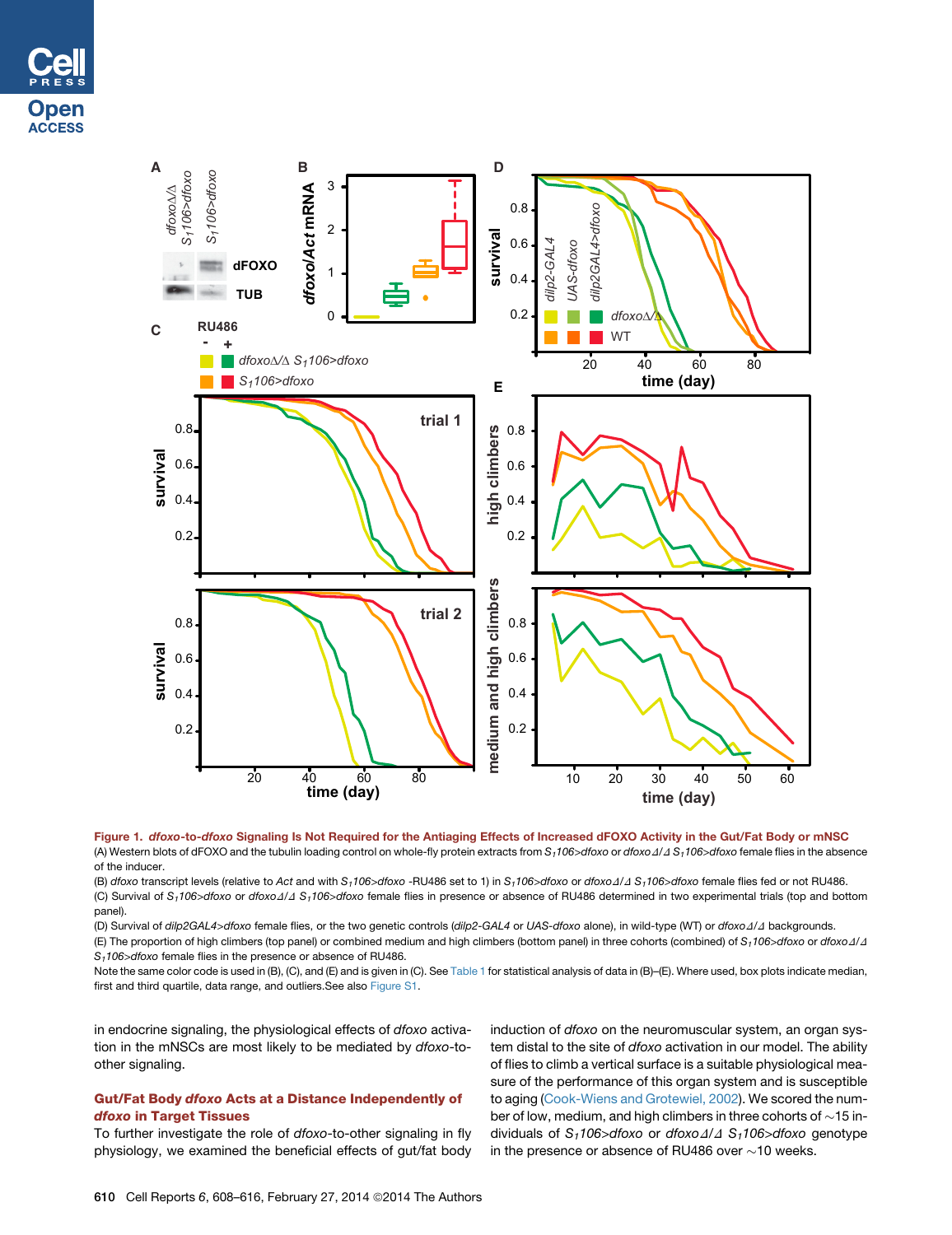Induction of *dfoxo* expression in the gut and fat body enhanced the climbing ability of female flies throughout their lifespan, observed as an increase in the proportion of high, or combined medium and high, climbers [\(Figure 1E](#page-2-0)). This enhancement could be seen in both the wild-type and *dfoxo*-null backgrounds, revealing that it is independent of *dfoxo* in other tissues. Indeed, statistical analysis (mixed-effects ordinal logistic model, [Table 1\)](#page-4-0) confirmed that the effect of RU486 ( $p = 1.8 \times 10^{-3}$ ) and *dfoxo* (p =  $5.4 \times 10^{-15}$ ) were both significant but that their interaction was not (p = 0.12). Hence, local action of *dfoxo* in the gut and fat body has a beneficial effect on the performance of a distal organ system. This could occur through systemic effects of healthy gut and fat body or through specific signaling events. In the latter case, its independence from *dfoxo* in the distal cells is again consistent with *dfoxo*-to-other signaling.

## Gut/Fat Body dfoxo Regulates Expression of Nplp4

In order to trigger *dfoxo*-to-other signaling, the gut/fat body *dfoxo* may regulate the expression of a secreted factor other than *dilp6*. To identify such a factor, we determined the wholefly, genome-wide, transcriptional changes induced by RU486 in the *S1106>dfoxo* flies (Table S1; [Figure 2A](#page-6-0)). We found that, besides the documented changes in *dilp6* ([Bai et al., 2012](#page-8-0)), induction of the gut/fat body *dfoxo* altered the mRNA levels of another gene encoding a signal peptide targeting its protein product for secretion, *neuropeptide-like precursor 4* (*Nplp4*). The mature product of this gene is a YSY peptide of previously unknown function (Nä[ssel and Winther, 2010\)](#page-8-0). Quantitative PCR confirmed that activation of *dfoxo* led to repression of this gene [\(Figure 2](#page-6-0)B). Hence, *Nplp4* is a candidate for a secreted factor mediating *dfoxo*-to-other signaling. Interestingly, this gene was repressed in both heads and bodies of *S1106>dfoxo* females fed RU486 ( $p = 0.048$  for RU486,  $p = 0.19$  for body part:RU486 interaction; [Figure 2B](#page-6-0); [Table 1](#page-4-0)), whereas, as expected, the induction of *dfoxo* itself was confined to the body,  $(p = 0.053$  for body part:RU486 interaction; [Figure 2C](#page-6-0); [Table 1\)](#page-4-0), indicating *Nplp4* responds to dFOXO both locally and distally.

# Importance of dfoxo-to-dfoxo Signaling to Drosophila Metabolism

Although *dfoxo*-to-*dfoxo* signaling is not required for lifespan extension, it may be required for other physiological changes in response to the activation of dFOXO in gut and fat body. To query the existence of these other physiological effects, we examined whether there are transcriptional changes in response to RU486 in  $S_1$ 106>dfoxo flies that do not occur in *dfoxo* $\Delta/\Delta S_1$ *106>dfoxo* females. We reasoned that the genes and processes that respond to RU486 in S<sub>1</sub>106>dfoxo flies but fail to do so in the *dfoxo* $\Delta/\Delta$  S<sub>1</sub>106>dfoxo females may be regulated through *dfoxo*-to-*dfoxo* signaling.

Among the genes regulated by RU486 in S<sub>1</sub>106>dfoxo females, we identified all those for which the RU486-induced transcriptional change was altered by mutation of *dfoxo* by finding the genes whose transcript levels show a significant interaction between the presence of genomic *dfoxo* and its induction by RU486 in the relevant linear model [\(Figure 2A](#page-6-0); Table S1). The magnitude of fold-change for these genes was reduced on average in *dfoxo*D/D *S1106>dfoxo* compared to *S1106>dfoxo* females [\(Figure 2](#page-6-0)A), indicating they require the presence of genomic *dfoxo* for correct expression. We confirmed the significance of this effect using a linear model (p = 1  $\times$  10<sup>-7</sup>; [Figure 2A](#page-6-0) and the associated caption). Note that *Nplp4* was equally repressed in *dfoxo* $\Delta/\Delta$  *S<sub>1</sub>106>dfoxo* and *S<sub>1</sub>106>dfoxo* females (Table S1).

Examination of the Gene Ontology categories enriched in this group of genes revealed "proteolysis" as overrepresented ( $p =$ 3.1  $\times$  10<sup>-7</sup>; Table S1), hinting that protein metabolism may be regulated through a *dfoxo*-to-*dfoxo* signal. Pursuing this lead, we found that RU486 feeding triggered a small (12%) but significant reduction in total protein content of S<sub>1</sub>106>dfoxo females and that this effect was blocked by deletion of *dfoxo* [\(Figure 2](#page-6-0)D;  $p = 3.1 \times 10^{-3}$  for RU486 by genotype interaction; [Table 1](#page-4-0)). Similar significant changes were not observed in total triglyceride, total trehalose, or total glycogen content [\(Fig](#page-7-0)[ure S2A](#page-7-0)). However, due to assay variability, we cannot discount possible subtle changes in these metabolites. On the other hand, total body mass followed closely the protein content [\(Figure 2E](#page-6-0); [Table 1](#page-4-0)).

Surprisingly, both deletion of *dfoxo* and its induction in the gut and fat body reduced total protein content and fly weight. The two manipulations may act in different ways. The small size of *dfoxo* nulls is due to the developmental effects of the mutation [\(Slack et al., 2011\)](#page-8-0) and, together with their reduced fecundity [\(Slack et al., 2011\)](#page-8-0) [\(Figure S2](#page-7-0)B), could explain the lowered body weight and protein content. On the other hand, S<sub>1</sub> *106>dfoxo* was induced in adulthood and had no effect on fecundity in either wild-type or *dfoxo*-null females [\(Fig](#page-7-0)[ure S2B](#page-7-0)), but it had an effect on body weight and protein content. Hence, the latter two metabolic phenotypes of dFOXO activation in gut/fat body may depend on *dfoxo*-to-*dfoxo* signaling. However, because *dfoxo* was absent in all tissues throughout development, we cannot exclude the possibility that the inability of *dfoxo* nulls to respond to RU486, for these traits, is due to developmentally altered gut/fat body function. Note that the expression pattern of the proteolysis genes, which initially led us to this phenotype, cannot mechanistically explain the loss of protein in *S1106>dfoxo* females upon RU486 feeding, because these genes are repressed in this condition [\(Figure S2C](#page-7-0)), but may rather be part of a homeostatic mechanism. Nevertheless, the results strongly indicate the effects on lifespan and metabolism of tissue-restricted activation of dFOXO can be separated by their requirement for *dfoxo*-to-other or *dfoxo*-to-*dfoxo* signaling.

## daf-16-to-daf-16 Signaling in C. elegans Is Dispensable for Extension of Lifespan by Gut daf-16

The worm intestine serves a functionally similar role to the gut and fat body in *Drosophila*. It is an important *daf-16* signaling center, and increased DAF-16 activity in this organ activates DAF-16 elsewhere ([Libina et al., 2003; Murphy et al., 2007](#page-8-0)). However, in the context of reduced IIS resulting from mutation in *daf-2*, *daf-16* presence solely in the intestine is sufficient substantially, but not completely, to restore the *daf-2* mutant longevity in otherwise *daf-16*-deficient worms ([Libina et al.,](#page-8-0) [2003\)](#page-8-0). This indicates that the observable *daf-16*-to-*daf-16* signaling is not essential for lifespan extension. However, the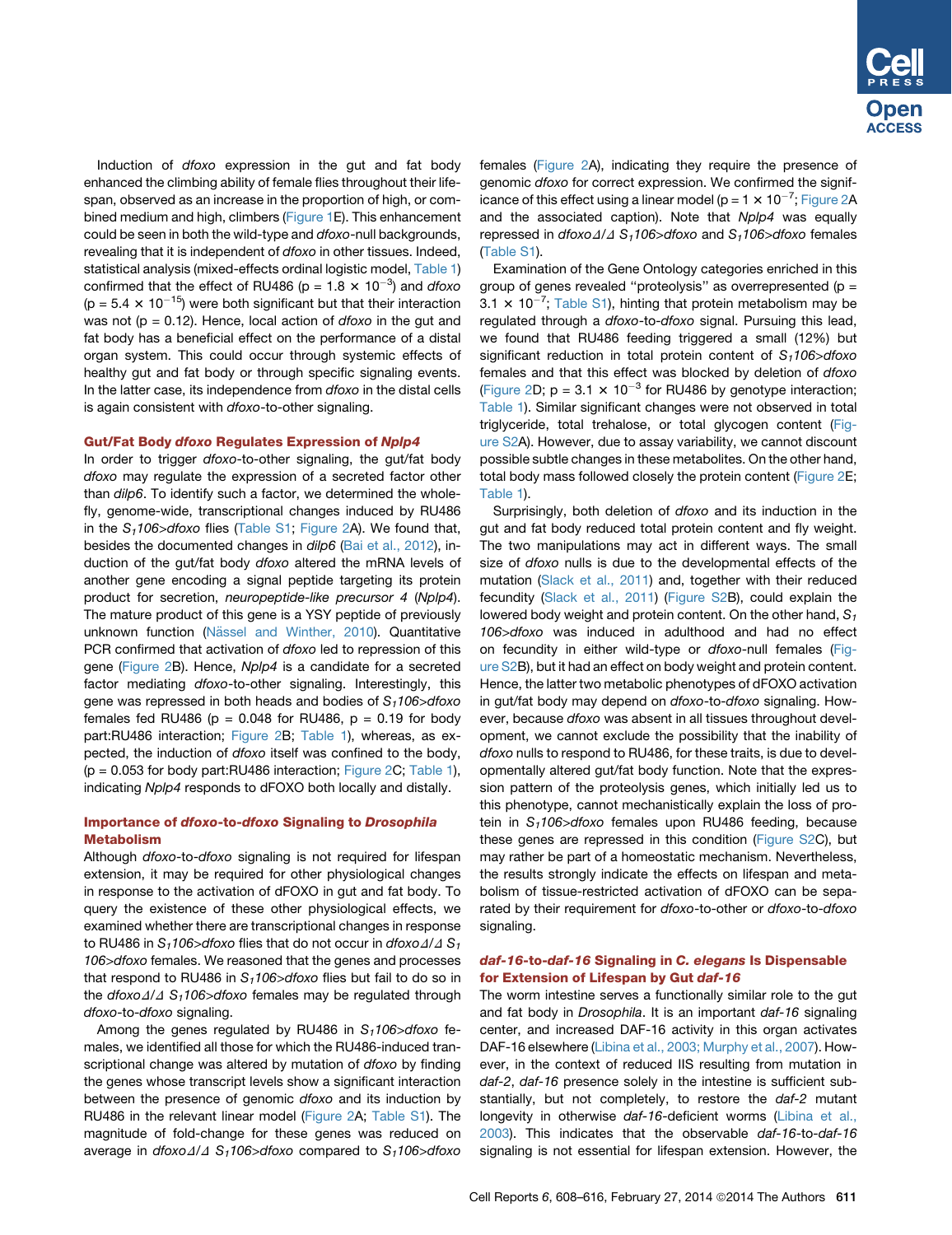<span id="page-4-0"></span>

| <b>Table 1. Statistical Analysis</b> |                                |                          |                          |                                                                 |                                                  |                       |  |  |  |
|--------------------------------------|--------------------------------|--------------------------|--------------------------|-----------------------------------------------------------------|--------------------------------------------------|-----------------------|--|--|--|
| <b>Relevant Figure</b>               | Model and Description          | Random Effect            | Coefficient <sup>a</sup> | Estimate <sup>b</sup>                                           | <b>SE</b>                                        | p Value               |  |  |  |
| <b>Figure 1B</b>                     | mixed-effects linear           |                          |                          |                                                                 |                                                  |                       |  |  |  |
|                                      | $n = 7 - 8$                    | batch                    | intercept                | 0.81                                                            | 0.15                                             | 0.11                  |  |  |  |
|                                      |                                |                          | dfoxo                    | 0.571                                                           | 7.1 $\times$ 10 <sup>-2</sup> < 10 <sup>-4</sup> |                       |  |  |  |
|                                      |                                |                          | <b>RU486</b>             | 0.311                                                           | $7.1 \times 10^{-2}$ 2.0 $\times 10^{-4}$        |                       |  |  |  |
|                                      |                                |                          | dfoxo:RU486              | $6.6 \times 10^{-2}$                                            | $7.1 \times 10^{-2}$ 0.36                        |                       |  |  |  |
| Figure 1C                            | <b>MECPH</b>                   |                          |                          |                                                                 |                                                  |                       |  |  |  |
|                                      | 1,050 deaths (1,078 total)     | experimental trial       | dfoxo                    | $-2.1$                                                          | 0.11                                             | $< 10^{-15}$          |  |  |  |
|                                      |                                |                          | <b>RU486</b>             | $-0.34$                                                         | $9.1 \times 10^{-2}$                             | $2 \times 10^{-4}$    |  |  |  |
|                                      |                                |                          | dfoxo:RU486              | $8.5 \times 10^{-3}$                                            | 0.13                                             | 0.95                  |  |  |  |
| Figure 1D                            | CPH                            |                          |                          |                                                                 |                                                  |                       |  |  |  |
|                                      | 533 deaths (545 total)         | <b>NA</b>                | dfoxo                    | $-3.26$                                                         | 0.22                                             | $< 10^{-15}$          |  |  |  |
|                                      |                                |                          | UAS-dfoxo                | $-0.23$                                                         | 0.15                                             | 0.13                  |  |  |  |
|                                      |                                |                          | dilp2GAL4>dfoxo          | $-0.65$                                                         | 0.15                                             | $2.2 \times 10^{-5}$  |  |  |  |
|                                      |                                |                          | dfoxo:UAS-dfoxo          | 0.28                                                            | 0.21                                             | 0.19                  |  |  |  |
|                                      |                                |                          | dfoxo:dilp2GAL4>dfoxo    | 0.21                                                            | 0.22                                             | 0.33                  |  |  |  |
| <b>Figure 1E</b>                     | mixed-effects ordinal logistic |                          |                          |                                                                 |                                                  |                       |  |  |  |
|                                      | total observations = $2,179$   | biological repeat (vial) | time                     | $-7.1 \times 10^{-2}$ 7.8 $\times 10^{-3}$                      |                                                  | $< 10^{-15}$          |  |  |  |
|                                      |                                |                          | dfoxo                    | 2.1                                                             | 0.27                                             | $5.4 \times 10^{-15}$ |  |  |  |
|                                      |                                |                          | <b>RU486</b>             | 0.81                                                            | 0.26                                             | $1.8 \times 10^{-3}$  |  |  |  |
|                                      |                                |                          | time:dfoxo               | $-5.4 \times 10^{-3}$                                           | $9.8 \times 10^{-3}$                             | 0.58                  |  |  |  |
|                                      |                                |                          | time:RU486               | $2.9 \times 10^{-3}$                                            | 0.01                                             | 0.78                  |  |  |  |
|                                      |                                |                          | dfoxo:RU486              | $-0.59$                                                         | 0.38                                             | 0.12                  |  |  |  |
|                                      |                                |                          | time:dfoxo:RU486         | $8.1 \times 10^{-3}$                                            | $1.3 \times 10^{-2}$                             | 0.54                  |  |  |  |
| Figure 2B                            | linear                         |                          |                          |                                                                 |                                                  |                       |  |  |  |
|                                      | $n = 5$                        | <b>NA</b>                | intercept                | 3.4                                                             | 0.25                                             | $< 10^{-4}$           |  |  |  |
|                                      |                                |                          | head                     | 2.6                                                             | 0.25                                             | $< 10^{-4}$           |  |  |  |
|                                      |                                |                          | <b>RU486</b>             | $-0.54$                                                         | 0.25                                             | $4.8 \times 10^{-2}$  |  |  |  |
|                                      |                                |                          | head:RU486               | $-0.34$                                                         | 0.25                                             | 0.19                  |  |  |  |
| Figure 2C                            | linear                         |                          |                          |                                                                 |                                                  |                       |  |  |  |
|                                      | $n = 5$                        | <b>NA</b>                | intercept                | 2.8                                                             | 0.25                                             | $< 10^{-4}$           |  |  |  |
|                                      |                                |                          | head                     | 1.2                                                             | 0.25                                             | $< 10^{-4}$           |  |  |  |
|                                      |                                |                          | <b>RU486</b>             | 0.38                                                            | 0.25                                             | $1.8 \times 10^{-2}$  |  |  |  |
|                                      |                                |                          | head:RU486               | $-0.28$                                                         | 0.25                                             | $5.4 \times 10^{-2}$  |  |  |  |
| Figure 2D                            | mixed-effects linear           |                          |                          |                                                                 |                                                  |                       |  |  |  |
|                                      | $n = 8 - 10$                   | batch                    | intercept                | 0.12                                                            | $1.4 \times 10^{-2}$ 6.8 $\times 10^{-2}$        |                       |  |  |  |
|                                      |                                |                          | dfoxo                    | $1.7 \times 10^{-2}$                                            | $1.8 \times 10^{-3}$ < 10 <sup>-4</sup>          |                       |  |  |  |
|                                      |                                |                          | <b>RU486</b>             | $-5.5 \times 10^{-3}$ 1.8 $\times 10^{-3}$ 4 $\times 10^{-3}$   |                                                  |                       |  |  |  |
|                                      |                                |                          | dfoxo:RU486              | $-5.7 \times 10^{-3}$ 1.8 $\times 10^{-3}$ 3.1 $\times 10^{-3}$ |                                                  |                       |  |  |  |
| Figure 2E                            | mixed-effects linear           |                          |                          |                                                                 |                                                  |                       |  |  |  |
|                                      | $n = 27 - 30$                  | batch                    | intercept                | 1.6                                                             | 0.03                                             | $< 10^{-4}$           |  |  |  |
|                                      |                                |                          | dfoxo                    | $9.6 \times 10^{-2}$                                            | $1.3 \times 10^{-2}$ < 10 <sup>-4</sup>          |                       |  |  |  |
|                                      |                                |                          | <b>RU486</b>             | $-3.8 \times 10^{-2}$ 1.3 $\times 10^{-2}$ 3.3 $\times 10^{-3}$ |                                                  |                       |  |  |  |
|                                      |                                |                          | dfoxo:RU486              | $-2.6 \times 10^{-2}$ 1.3 $\times 10^{-2}$ 0.04                 |                                                  |                       |  |  |  |
| Figures 3A and S3A MECPH             |                                |                          |                          |                                                                 |                                                  |                       |  |  |  |
|                                      | 944 deaths (1,128 total)       | experimental trial       | $daf-16$                 | $-2.5$                                                          | 0.11                                             | $10^{-15}$            |  |  |  |
|                                      |                                |                          | intestinal daf-16        | $-1.3$                                                          | 0.10                                             | $< 10^{-15}$          |  |  |  |
|                                      |                                |                          | daf-16:intestinal daf-16 | 1.1                                                             | 0.14                                             | $2 \times 10^{-15}$   |  |  |  |
|                                      |                                |                          |                          |                                                                 |                                                  |                       |  |  |  |

(*Continued on next page*)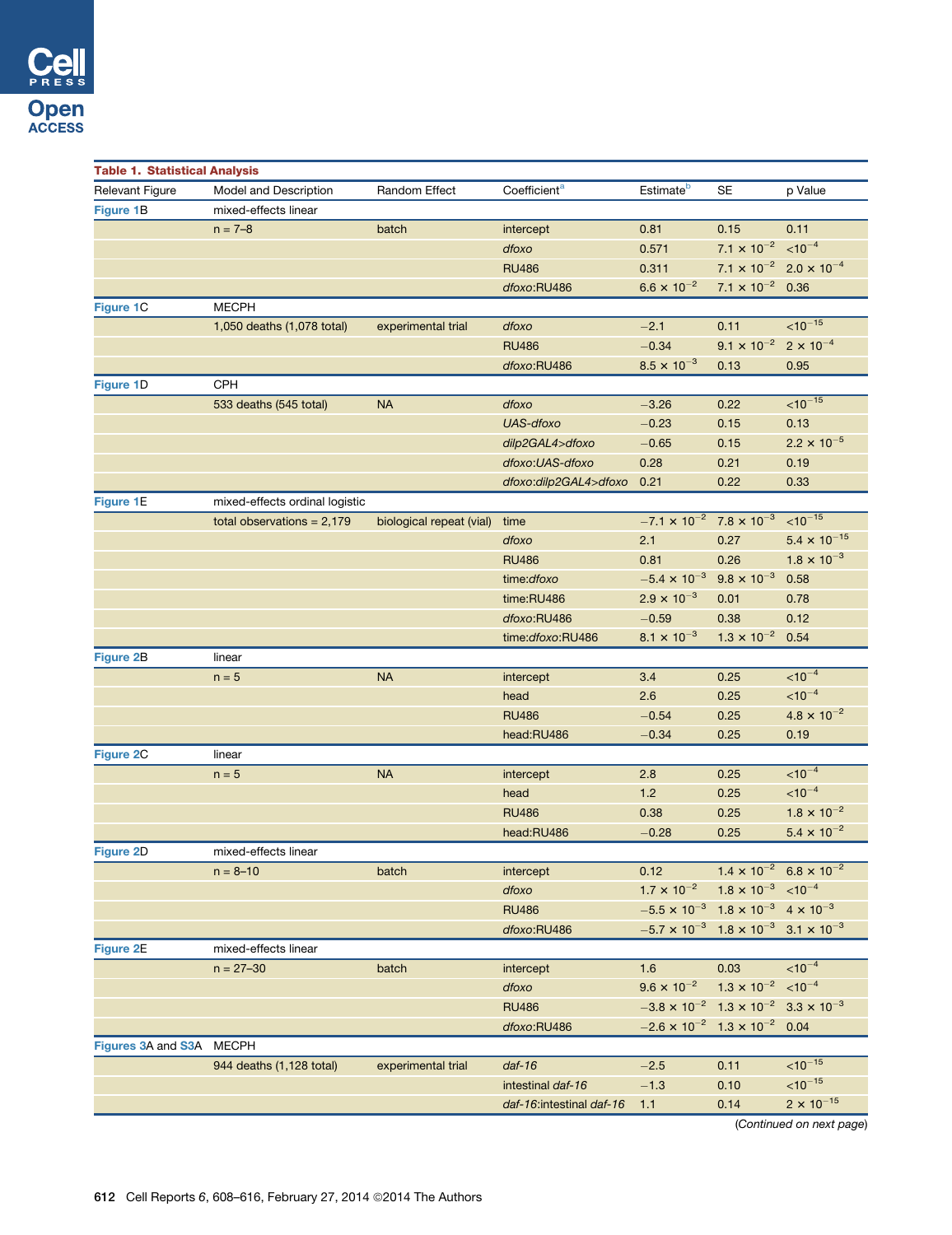<span id="page-5-0"></span>

| <b>Table 1. Continued</b> |                       |                      |                                                                           |                                                                 |                                         |         |  |  |  |  |
|---------------------------|-----------------------|----------------------|---------------------------------------------------------------------------|-----------------------------------------------------------------|-----------------------------------------|---------|--|--|--|--|
| <b>Relevant Figure</b>    | Model and Description | <b>Random Effect</b> | Coefficient <sup>a</sup>                                                  | <b>Estimate<sup>p</sup></b>                                     | <b>SE</b>                               | p Value |  |  |  |  |
| <b>Figure 3B</b>          | linear                |                      |                                                                           |                                                                 |                                         |         |  |  |  |  |
|                           | $n = 8 - 16$          | <b>NA</b>            | intercept                                                                 | 0.52                                                            | $7.9 \times 10^{-3}$ < 10 <sup>-4</sup> |         |  |  |  |  |
|                           |                       |                      | $daf-16$                                                                  | $-2.3 \times 10^{-2}$ 7.9 $\times 10^{-3}$ < 10 <sup>-4</sup>   |                                         |         |  |  |  |  |
|                           |                       |                      | intestinal daf-16                                                         | $-3.7 \times 10^{-2}$ 7.9 $\times 10^{-3}$ 6.2 $\times 10^{-3}$ |                                         |         |  |  |  |  |
|                           |                       |                      | daf-16: intestinal daf-16 $-9.3 \times 10^{-3}$ 7.9 $\times 10^{-3}$ 0.24 |                                                                 |                                         |         |  |  |  |  |

a In all models, the effect of presence of *dfoxo* (*daf-16*) or its induction (overexpression) is examined; *dilp2-GAL4* was used as reference for *dilp2GAL4>dfoxo* and *UAS-dfoxo*; ''body'' was used as reference for body versus head comparisons; '':'' indicates interaction term. b For mixed-effect linear models and linear models, the coefficient estimates either have no units because they are derived from the *dfoxo*/*Act* or *Nplp4*/ *Act* transcript ratios (for [Figures 1](#page-2-0)B, [2](#page-6-0)B, and 2C) or are given in mg (for [Figures 2](#page-6-0)D and 2E) or mg ([Figure 3B](#page-7-0)). For MECPH and CPH models, the coefficient estimate is the natural log of the hazard ratio, where a negative value indicates a beneficial effect on survival. For mixed-effect ordinal logistic, these are log-transformed odds of climbing high, where a negative value indicates a reduction in climbing ability.

question remains whether *daf-16*-to-*daf-16* signaling contributes to the longevity promoted by DAF-16 alone.

To investigate this, we tested for a role of *daf-16*-to-*daf-16* signaling in longevity induced by *daf-16* overexpression in the intestine. Increasing DAF-16 activity alone, within otherwise wild-type worms, has two opposing effects on lifespan. DAF-16 stimulates germline hyperplasia in a cell-nonautonomous manner [\(Qi et al., 2012\)](#page-8-0). This shortens the animal's lifespan and masks the second, prolongevity effect of DAF-16 ([Qi et al.,](#page-8-0) [2012\)](#page-8-0). Indeed, semiubiquitous overexpression of *daf-16* extends lifespan only if the germline cell proliferation is blocked, e.g., by administration of 5-fluoro-2'-deoxyuridine (FUdR) [\(Qi et al.,](#page-8-0) [2012\)](#page-8-0).

Similar to Qi and coworkers, we used FUdR to reveal the lifespan extension caused by overexpression of *daf-16* from the intestinal-specific *ges-1* promoter in otherwise wild-type worms and asked whether this effect required the presence of *daf-16* in other tissues ([Figure 3](#page-7-0)A). We found that intestinal activation of DAF-16 can extend lifespan of both wild-type and *daf-16*-deficient (*daf-16(mu86)*) worms fed HT115 bacteria (log-rank p < 0.05 in three out of five and three out of three assays, respectively; [Figures 3A](#page-7-0) and [S3A](#page-7-0)). We confirmed these findings using a second, independently derived transgene [\(Figure S3B](#page-7-0)).

Upon further examination, we found that the ability of the intestinal *daf-16* to extend wild-type lifespan was conditional on the food source and had a small but opposite effect when worms were fed on OP50 bacteria [\(Figure S3](#page-7-0)C). This is similar to the effect of gut/fat body expression of *dfoxo* on *Drosophila* lifespan, which can depend on available nutrition [\(Bai et al., 2012; Min](#page-8-0) [et al., 2008](#page-8-0)). Importantly, however, the ability of the intestinal *daf-16* to extend lifespan in the absence of *daf-16* elsewhere was observed under all conditions, including the worms fed OP50 ([Figures 3](#page-7-0) and [S3](#page-7-0)A–S3C). MECPH analysis of the combined data obtained with one of the transgenes on HT115 bacteria ([Figures 3](#page-7-0) and [S3](#page-7-0)A) confirmed that both the effects of *daf-16* presence in the whole worm and its intestinal induction were significant ( $p < 10^{-15}$  for both) and revealed a significant interaction of the two main effects ( $p = 2 \times 10^{-15}$ ; [Table 1\)](#page-4-0). Thus, intestinal *daf-16* extended the lifespan of the mutant more than that of the wild-type worms ([Figure 3](#page-7-0)), confirming that, as in the fly [\(Fig](#page-2-0)[ure 1C](#page-2-0)) and during IIS dampening in the worm ([Libina et al.,](#page-8-0) [2003\)](#page-8-0), tissue entrainment through *daf-16*-to-*daf-16* signaling is not required for lifespan extension and, indeed, could even have the opposite effect.

Prompted by the findings in the fly [\(Figure 2D](#page-6-0)), we also examined if the induction of intestinal *daf-16* in worms had an effect on their total protein content. We found that the intestinal *daf-16* reduced whole-worm protein content (p <  $10^{-4}$ ; [Figure 3](#page-7-0)B; [Table 1\)](#page-4-0) on HTT15 bacteria. In contrast to the fly, we found no evidence that this reduction is prevented by the absence of *daf-16* in other tissues, and, in fact, found that mutation of *daf-16* increases the overall protein content ([Figure 3B](#page-7-0); [Table 1\)](#page-4-0). We obtained similar results with the second transgene [\(Fig](#page-7-0)[ure S3D](#page-7-0)). Hence, this phenotype is mediated either cell autonomously by *daf-16* in the intestine or through *daf-16*-to-other signaling. Thus, whereas the physiological effect appears conserved between the fly and worm, the way it is mediated differs.

It is also of note that, similar to the lifespan effect of intestinal *daf-16* in an otherwise wild-type worm, we found this modulation of protein content conditional on the bacterial food source and neither the transgenes nor mutation of *daf-16* had any significant effect when worms were fed OP50 bacteria (data not shown). For both lifespan and protein content, the alteration of phenotype between OP50 and HTT15 is reminiscent of the lifespan effects of certain sensory mutants in *C. elegans* [\(Maier et al., 2010\)](#page-8-0) and suggests that intestinal DAF-16 plays a role in food perception.

## **DISCUSSION**

In the fly, tissue-restricted dFOXO triggers endocrine factors to cause a drop in overall, systemic, IIS activity [\(Bai et al., 2012,](#page-8-0) [2013; Demontis and Perrimon, 2010; Hwangbo et al., 2004\)](#page-8-0). Because insulin signals repress the activity of FoxOs [\(Brunet](#page-8-0) [et al., 1999\)](#page-8-0), this will result in body-wide activation of dFOXO (tissue entrainment), including further activation of dFOXO in the specific tissue (positive feedback). Our results show that the tissue entrainment is not required for the beneficial effects of *dfoxo* on lifespan or on healthspan. The regulation of systemic IIS by local *dfoxo* can still be relevant to lifespan as part of a positive feedback loop. For example, the upregulation of *dilp6* by dFOXO in the fat body triggers a reduction in global IIS activity, and this, in turn, could be affecting lifespan by fine-tuning the activity of dFOXO in the fat body itself.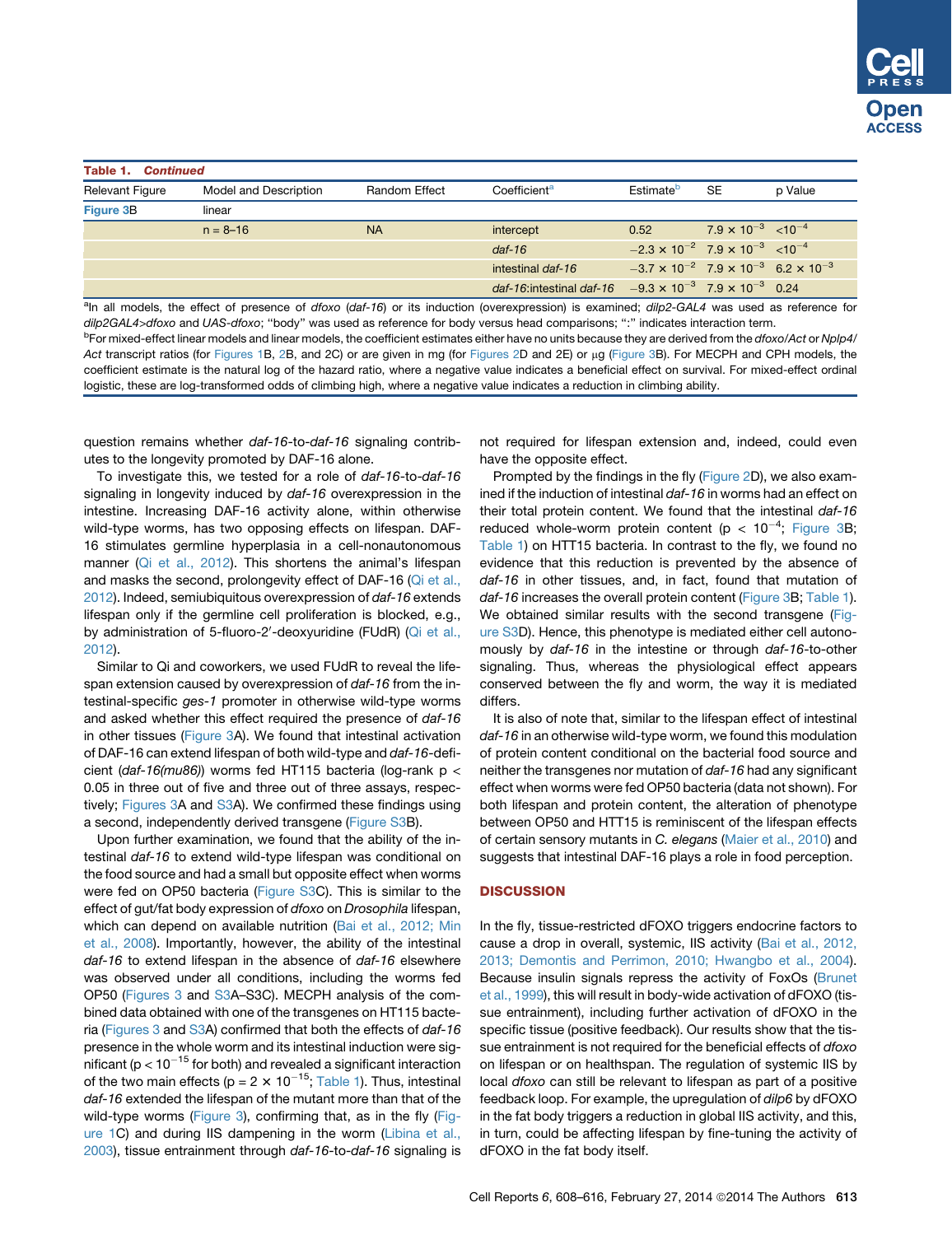<span id="page-6-0"></span>



## Figure 2. Transcriptional Regulation by Gut/Fat Body dfoxo and the Physiological Relevance of dfoxo-to-dfoxo Signaling

(A) Log<sub>2</sub> fold change in transcript levels upon RU486 administration in  $S_1106$   $\geq$  dfoxo (x axis) or *dfoxo*  $\triangleleft$  /  $\triangleleft$   $\triangleleft$   $\triangleleft$  for  $\triangleleft$  female flies for the genes significantly changed in S<sub>1</sub>106>dfoxo. Red indicates the genes whose response to RU486 is significantly altered by genotype (significant genotype:RU486 interaction in the linear model). The red line is the regression line for these genes (slope = 0.49) and the black line is for the others (slope = 0.77). The significant difference in slope (p = 1 × 10<sup>-7</sup>) indicates the genes marked in red are overall less responsive to RU486 in *dfoxo* 1/1 S<sub>1</sub>106>dfoxo than in S<sub>1</sub>106>dfoxo female flies. Gene lists are given in Table S1.

(B) *Nplp4* transcript levels (relative to *Act* and with body -RU486 set to 1) in bodies or heads of *S1106>dfoxo* female flies fed or not RU486.

(C) *dfoxo* transcript levels (relative to *Act* and with body -RU486 set to 1) in bodies or heads of *S1106>dfoxo* female flies fed or not RU486.

(D) Protein content of individual S<sub>1</sub>106>dfoxo or dfoxo  $\Delta/\Delta$  S<sub>1</sub>106>dfoxo female flies after 5-day feeding with RU486 or not.

(E) Individual fly weight for the same conditions.

Note the same color code is used in (B)–(E) and is given in (B). In (D) and (E), asterisk indicates significant difference at p < 0.05 by post hoc, pair-wise t test between - and + RU486 conditions. See [Table 1](#page-4-0) for statistical analysis of data in (B)–(E). See [Figure S2](#page-7-0) for further data.

Under certain experimental conditions, the lifespan effects of ectopic *dfoxo* expression can be conditional on the nutrients available to the animal ([Bai et al., 2012; Min et al., 2008](#page-8-0)). Hence, tissue entrainment may also have conditional relevance. In addition, our results indicate that *dfoxo*-to-*dfoxo* signaling is required for the metabolic effects of localized *dfoxo* induction, namely a drop in protein content and fly weight, and further examination may reveal roles for *dfoxo*-to-*dfoxo* signals in yet other aspects of physiology.

Both DAF-16 in *C. elegans* and dFOXO in *Drosophila* can extend lifespan from the gut/fat body without being present in other tissues. The gut and/or fat body may represent the organs most vulnerable to aging, so that DAF-16/dFOXO directly prevents the otherwise lethal age-related pathologies in these organs. This, in turn, could have indirect benefits for other organs. Indeed, there is some evidence that the health of the *Drosophila* gut limits lifespan [\(Rera et al., 2013](#page-8-0)). Furthermore, DAF-16/dFOXO could regulate key metabolic genes in these tissues, such as lipases, fatty acid catabolic genes, and others, effecting a shift in energy utilization toward prolonged health and survival. However, dFOXO activity in other tissues, such as the muscle [\(Demontis and Perrimon, 2010\)](#page-8-0) or the mNSC [\(Fig](#page-2-0)[ure 1](#page-2-0)D), can also extend lifespan. Although it is conceivable that multiple tissues independently and simultaneously limit lifespan, in at least some of these interventions, the relevant effects must be cell nonautonomous.

DAF-16 in one tissue is known to trigger DAF-16-independent responses in other tissues [\(Qi et al., 2012; Zhang et al., 2013](#page-8-0)). In one case, this is mediated by induction of a transcriptional mediator, *mdt-15*, and is required in part for the beneficial effects of the intestinal activation of DAF-16 by *daf-2()* on whole-organism aging [\(Zhang et al., 2013](#page-8-0)). Our results indicate that dFOXO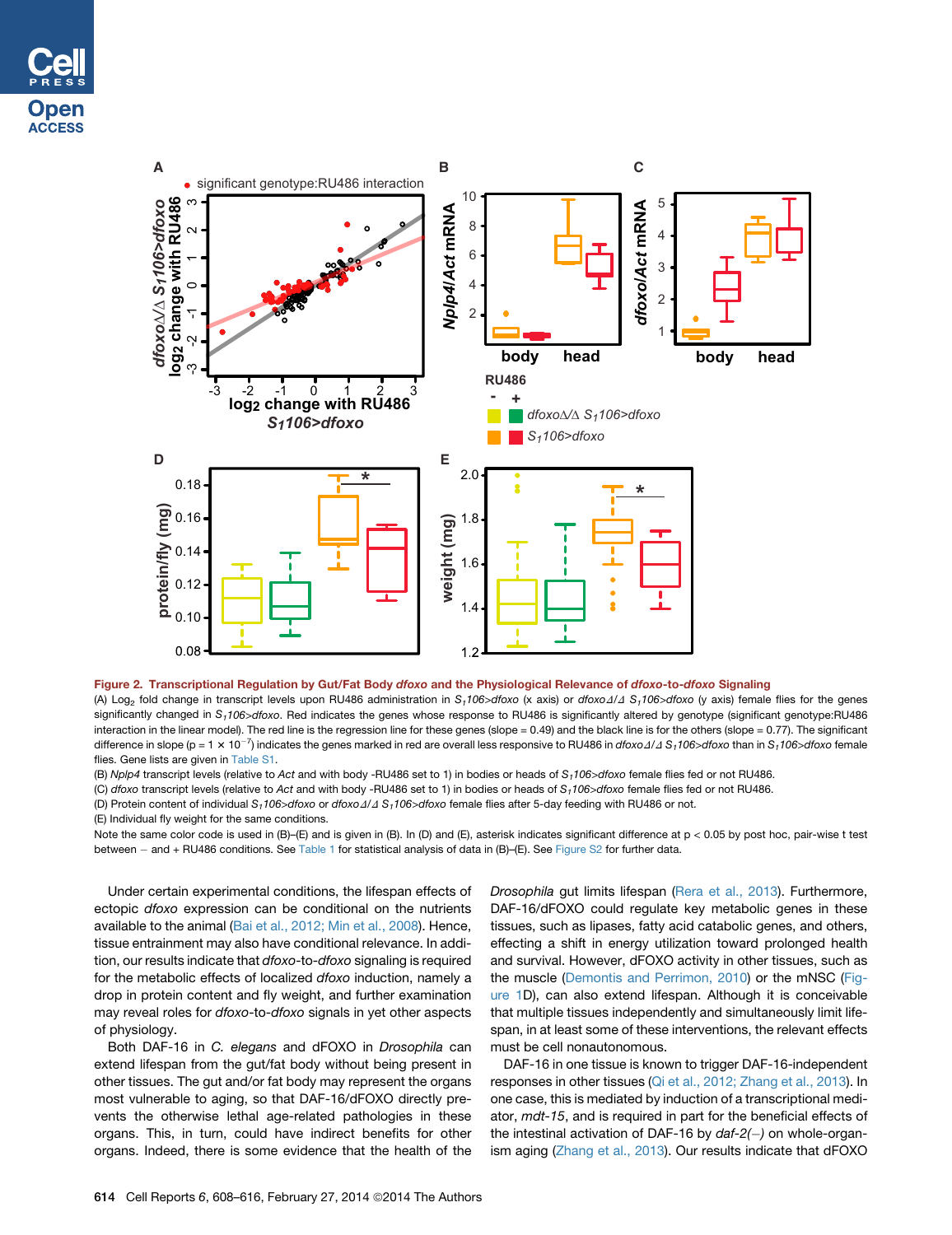<span id="page-7-0"></span>

## Figure 3. daf-16-to-daf-16 Signaling Is Not Essential for the Lifespan Benefit of Increased DAF-16 Activity in the Intestine

(A) Survival of wild-type (WT) and *daf-16(mu86)* worms in combination with *daf-16* overexpression from a gut-specific promoter (*muEx211[ges-1p:: GFP::daf-16]*) determined in two experimental trials (top and bottom panel) in worms fed HT115 bacteria.

(B) Worm protein content under the four conditions described in (A).

Color codes are the same in (A) and (B). See Figure S3A for further lifespan trials and [Table 1](#page-4-0) for statistical analysis. See also Figures S3B and S3D for the effect of an independent transgene. See Figure S3C for the lifespan effects on OP50 bacteria.

may also initiate *dfoxo*-independent processes in the receiving tissues that counteract whole-organism aging. This is the most likely mechanism whereby its activity in the *Drosophila* mNSC can extend lifespan, and a similar mechanism may underlie the health benefits observed when it is induced in the gut and fat body. The search for the factors that mediate this effect of dFOXO at a distance is now of interest, and we identified *Nplp4* as a candidate. The evolutionary persistence of this FoxO-to-other signaling between the fly and the worm strongly suggests that its relevance may extend to mammals.

#### EXPERIMENTAL PROCEDURES

#### Fly Husbandry and Experiments

All transgenes and the *dfoxo* mutant were backcrossed at least six times into the wild-type outbred Dahomey population carrying the *w1118* mutation and cured of *Wolbachia* infection and frequently outcrossed back into the wildtype population. The Dahomey stock was collected in 1970 in Dahomey (now Benin) and has been kept in population cages maintaining its lifespan and fecundity at levels similar to freshly caught stocks. The lines were maintained, and all experiments performed, at 25°C with 60% humidity and 12 hr:12 hr light:dark cycle on sugar-yeast-agar (1SYA) food [\(Bass et al.,](#page-8-0) [2007\)](#page-8-0). Experimental flies developed at standardized densities and oncemated females were sorted on day 2 of adulthood onto food containing 200 µM RU486 (Sigma) or control food as required (15 per vial for climbing assays, five for feeding, and ten for all others). Flies were harvested on day 7 for weight and metabolite measurements and protein and RNA analysis. Sample preparation and hybridizations to Dros2 Affymetrix arrays were performed and data analyzed with LIMMA, essentially as described elsewhere ([Alic et al., 2011a](#page-8-0)). For further details, see Supplemental Experimental Procedures. Gene lists are given in Table S1.

#### Worm Husbandry and Experiments

Worms were maintained at 20°C unless otherwise indicated. Prior to experiments, animals were maintained at the permissive temperature and grown for at least one generation in the presence of food to assure full viability. Lifespan assays were performed on HT115 bacteria carrying empty pL4440 vector, or OP50 bacteria, in the presence of 10  $\mu$ M FUdR. Worms were placed on these plates at the L4 stage and scored as dead or alive every 2–3 days. For further details, see Supplemental Experimental Procedures.

#### Statistical Analysis

Analyses were performed in JMP (SAS) or R. Further details are given in [Table 1](#page-4-0) and [Supplemental Experimental Procedures.](#page-2-0) To determine difference in slopes of the regression lines between the two gene sets in [Figure 2A](#page-6-0), the linear model was fitted with RU486-induced response in *dfoxo* $\Delta/\Delta$  S<sub>1</sub>106>dfoxo as the dependent variable and the response in  $S_1$ 106>dfoxo (continuous) and gene set (categorical) as explanatory variables, testing for the significance of the interaction term.

#### ACCESSION NUMBERS

The ArrayExpress accession number for the array data reported in this paper is E-MTAB-1232.

## SUPPLEMENTAL INFORMATION

Supplemental Information includes Supplemental Experimental Procedures, three figures, and one table and can be found with this article online at <http://dx.doi.org/10.1016/j.celrep.2014.01.015>.

## ACKNOWLEDGMENTS

Some worm strains were provided by the Caenorhabditis Genetics Center, which is funded by National Institutes of Health Office of Research Infrastructure Programs (P40 OD010440). We acknowledge funding by the Wellcome Trust (to D.G. and L.P.) and Max Planck (to L.P.). This work is dedicated to the memory of Pedro Martinez.